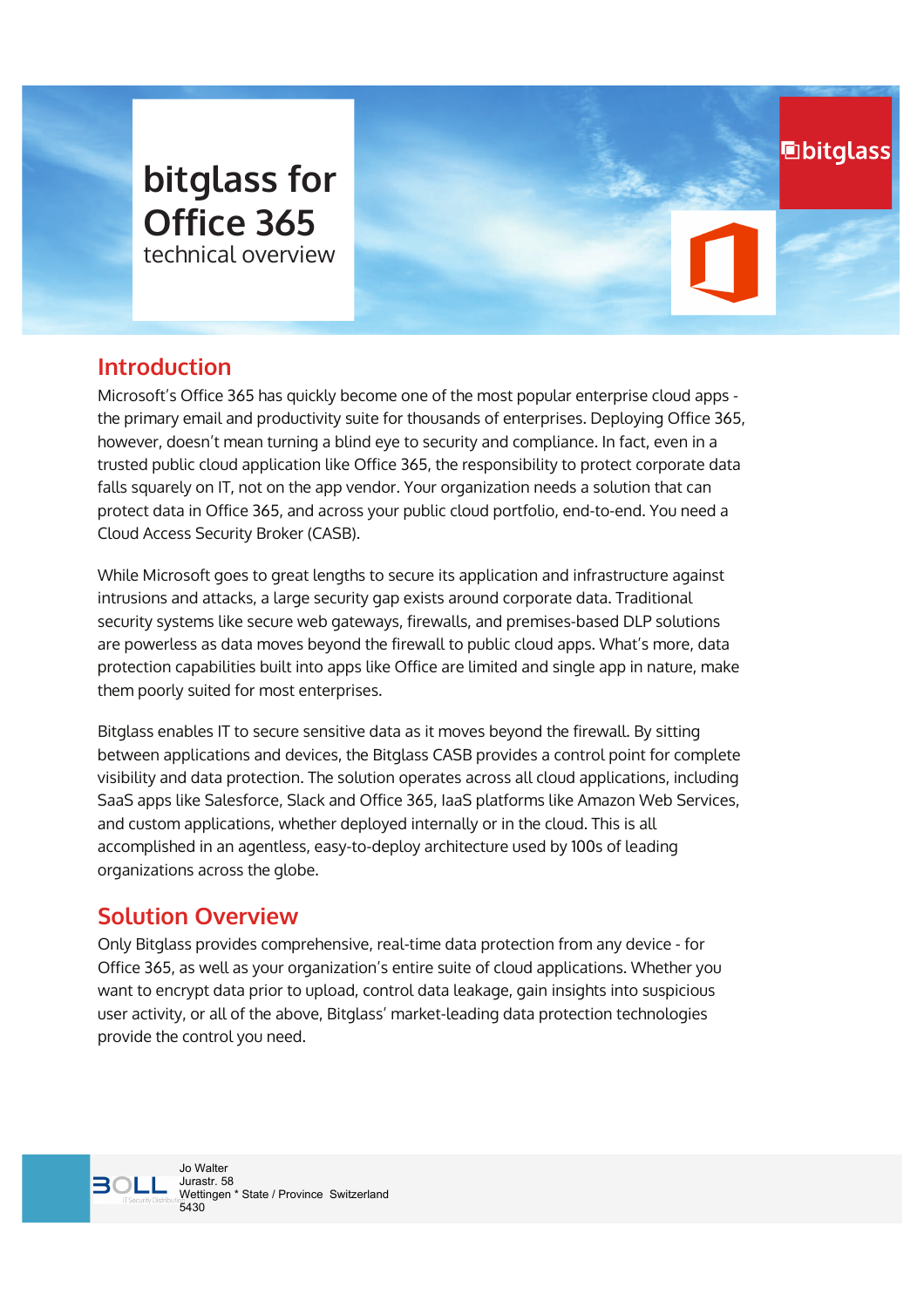#### **Data Leakage Prevention**

Bitglass' integrated, high-performance DLP engine is built to be at parity or better than leading network and endpoint-based DLP systems. Paired with a comprehensive catalog of pre-built identifiers for a wide range of data types, you'll have the flexibility to build policies from scratch, pull from the Bitglass catalog, import policies from premises-based DLP solutions, or integrate via ICAP. Most organizations choose to sync policies directly from premises-based DLP systems, avoiding severe performance penalties while ensuring consistent policy enforcement anywhere.

The Citadel DLP engine is paired with a wide range of remediation actions, built to allow you to safely extend access to sensitive data, even in risky contexts. Actions include dynamic application of encryption or rights management (DRM), redaction of sensitive content, watermarking and tracking, quarantine, share removal, and blocking.

#### **Contextual Access Control**

Contextual Access Control ensures that appropriate access to Office 365 is provisioned based on the context by which the user is accessing the application. Policies can be defined based on access method (browser or native app), device (managed vs unmanaged), location (by country or IP address range), group, and more.

Administrators can choose to block, allow, or provide intermediate levels of access to Office by pairing access control policies with DLP policies.

#### **Malware and APT Protection**

As Office increases in popularity, its attractiveness to bad actors increases, making it a more popular delivery vehicle for malware. Bitglass' anti-malware and Advanced Threat Protection (ATP) powered by Cylance, incorporate the best of both signature/heuristic antimalware scanning from more than 60 leading vendors to identify known malware, with ATP to stop the spread of unknown and zero day attacks, ensuring that your Office 365 deployment never becomes a proliferation point for the spread of malware across your managed or BYO devices.

#### **User Behavior Analytics**

Through the combination of API and proxy-based control over Office 365 access, Bitglass provides full visibility into every transaction conducted in Office 365. User behavior analytics, focused on suspicious activity detection, are built on that visibility and reported via alerts, dashboards, and SIEM integration.

Moreover, Bitglass provides cross-app visibility, empowering you to discover suspicious and abnormal behavior. If a user accesses Slack from LA, and then an hour later tries to access Office 365 from NYC, Bitglass can flag and prevent that login.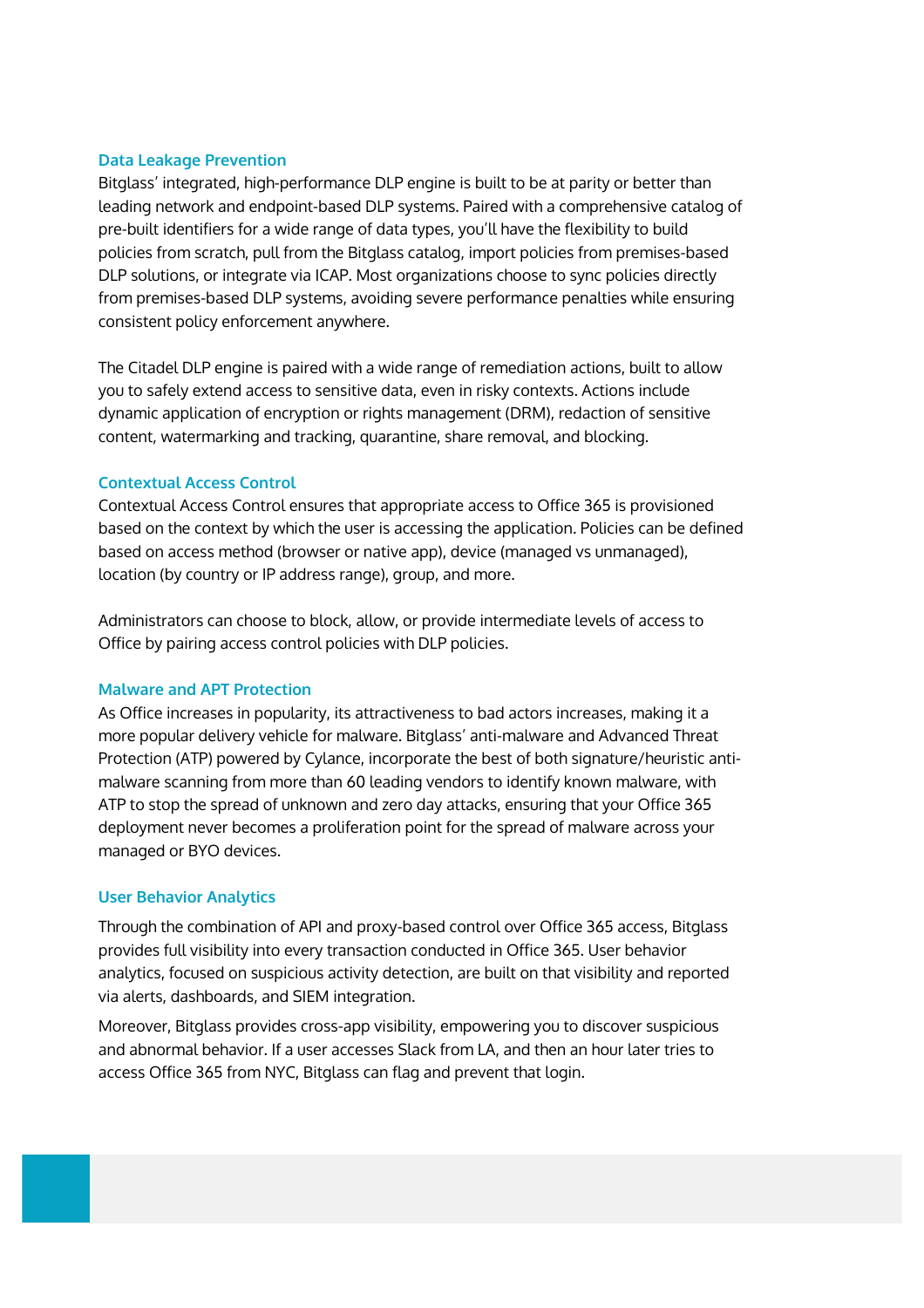#### **Identity**

Bitglass is the only CASB to offer built-in IDaaS service capabilities, allowing you to consolidate your entire cloud security strategy into a single platform. Built-in capabilities include single sign-on for both protected apps, as well as any application that supports SAML for SSO, Active Directory synchronization and authentication, SCIM support, SMS and email multi-factor authentication. Bitglass also integrates seamlessly with any identity management system, including Ping, Okta, OneLogin, ADFS, and more. Bitglass dual SAML termination ensures that the strength of SAML SSO is preserved, without the added phishing risk that comes with some proxy architectures.

Whether you use the Bitglass IDaaS or integrate with another system, Bitglass can enforce step-up authentication at any time, based on suspicious activities. For example, if a user logs in simultaneously from two different locations, Bitglass can force a re-authentication, requiring multiple factors.

#### **Cloud Encryption**

Harbor Cloud Encryption is the only offering on the market that leverages full-strength, 256bit FIPS-compliant encryption with 256-bit initialization vectors, supporting both field-level encryption, for apps like Salesforce and file-level encryption, for any cloud application, including OneDrive and Sharepoint. The unique, patented technology preserves application functionality such as search and sort, simultaneously providing data protection and an unchanged user experience. The system integrates with a wide variety of key management systems via KMIP, in addition to the native key management option which is based on Amazon's CloudHSM.

### **Architecture Overview**

When it comes to securing data in the public cloud, real-time data protection is a necessity. Many CASB solutions rely solely upon API-based scans for data protection, leaving gaping security holes: API notification systems can take tens of minutes, if not more, to inform a CASB of sensitive data upload or download. In practice, this means that a data policy violation might occur  $-$  a user downloading customer PII to their personal laptop  $-$  and that violation might not be detected until it's too late. Only a hybrid CASB approach, leveraging both APIs and inline proxies, can ensure total data protection.

Bitglass' approach is powered by its Omni multi-protocol proxies, enabling secure data access for both managed and unmanaged devices in an easy-to-deploy agentless model. Omni's reverse proxy enables secure data access from any device, without requiring any agents or certificates, and with no changes to the user experience.